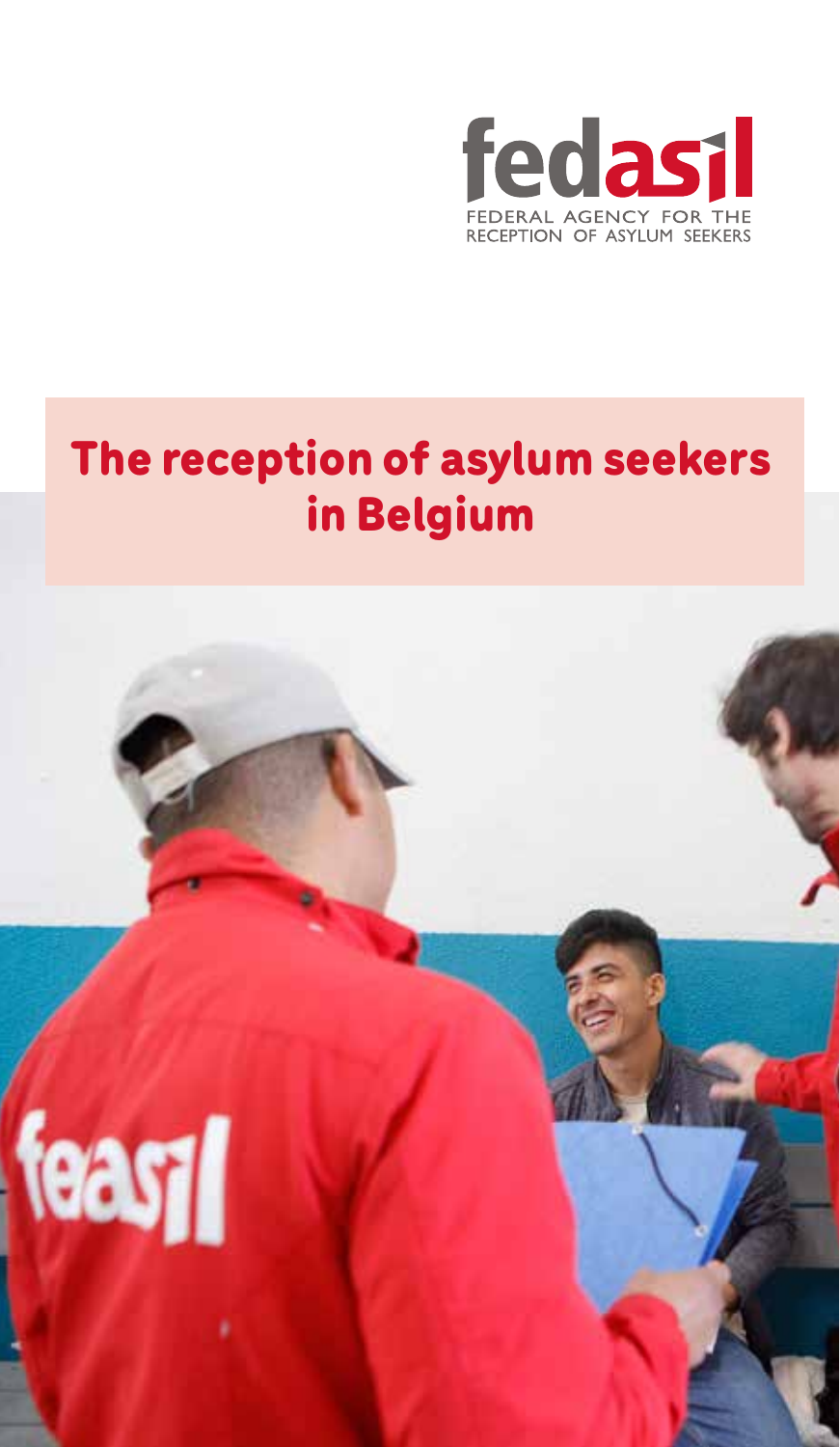### Table of Contents

| 1.               | <b>Asylum seeker?</b>                                                                       | 5   |
|------------------|---------------------------------------------------------------------------------------------|-----|
| 2.               | How many are there?                                                                         | 6   |
| 3.               | What help do they get?                                                                      | 9   |
| 4.               | Where do they stay?                                                                         | 10  |
| 5.               | How does a reception centre<br>work?                                                        | 11  |
| 6.               | Do asylum seekers get money?                                                                | 12  |
| 7.               | Are they allowed to work?                                                                   | 14  |
| 8.               | How long does the reception last?                                                           | 15  |
| 9.               | <b>What about children?</b>                                                                 | 17  |
|                  | 10. Are all asylum seekers allowed to<br>stay in Belgium?                                   | 18  |
| 11.              | How can they integrate in<br><b>Belgium?</b>                                                | 19  |
|                  | 12. How can they return to their<br>country?                                                | 20  |
|                  | 13. Can I visit a centre, become a<br>volunteer, do a work placement or<br>make a donation? | -20 |
|                  | 14. What is resettlement?                                                                   | 21  |
|                  | 15. What is Fedasil's role?                                                                 | 22  |
| <b>Key terms</b> |                                                                                             | 24  |

**p.**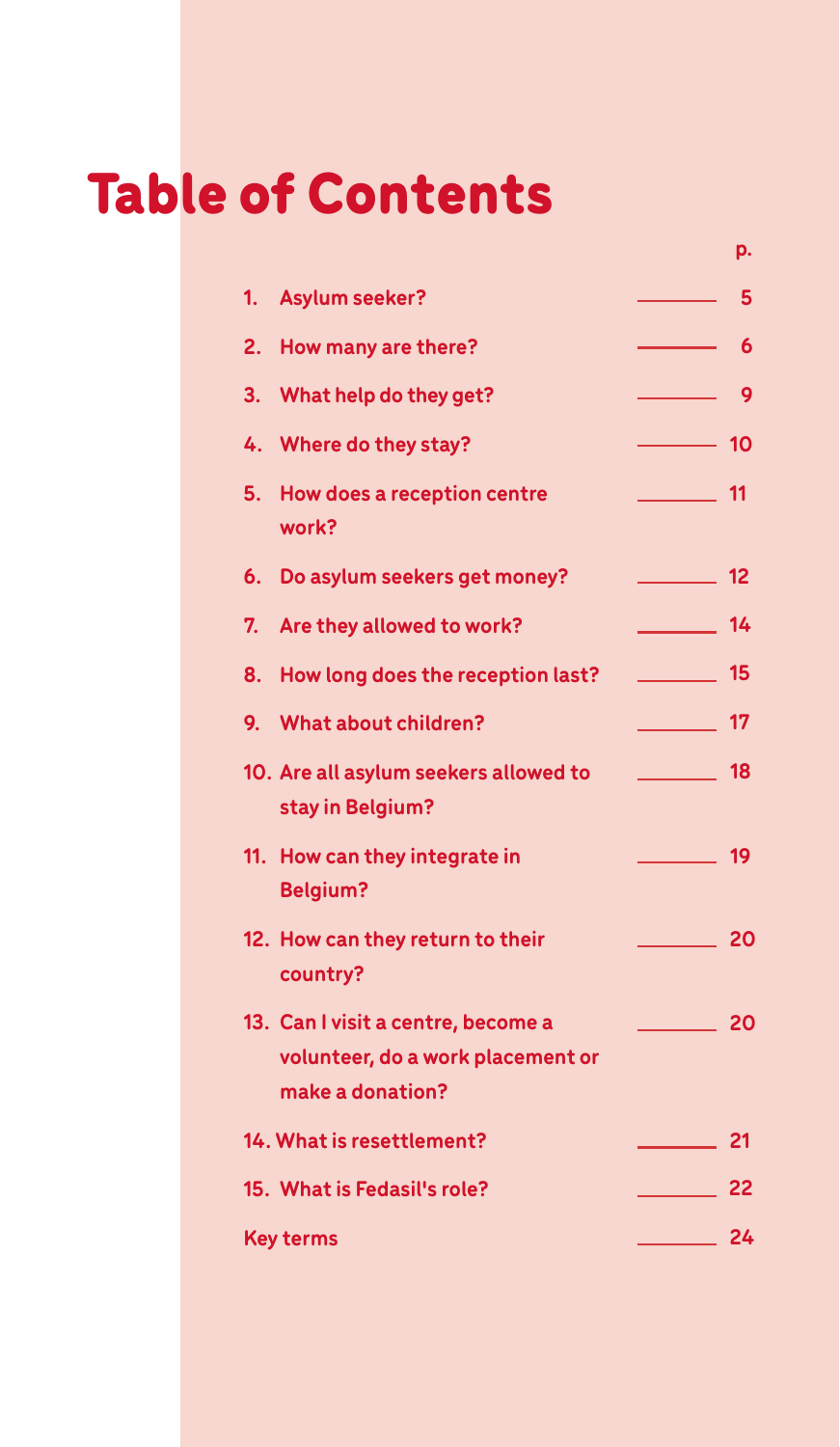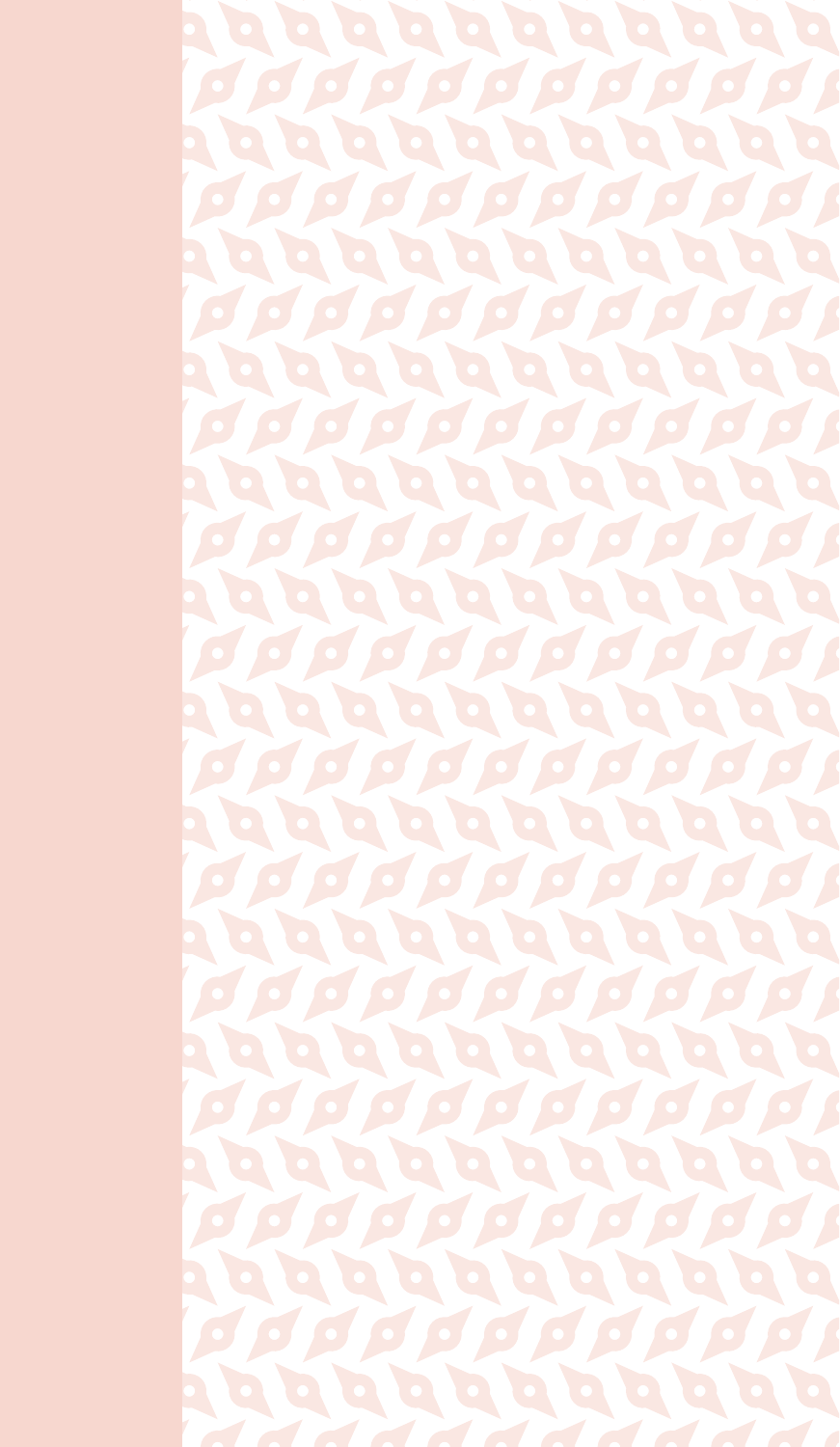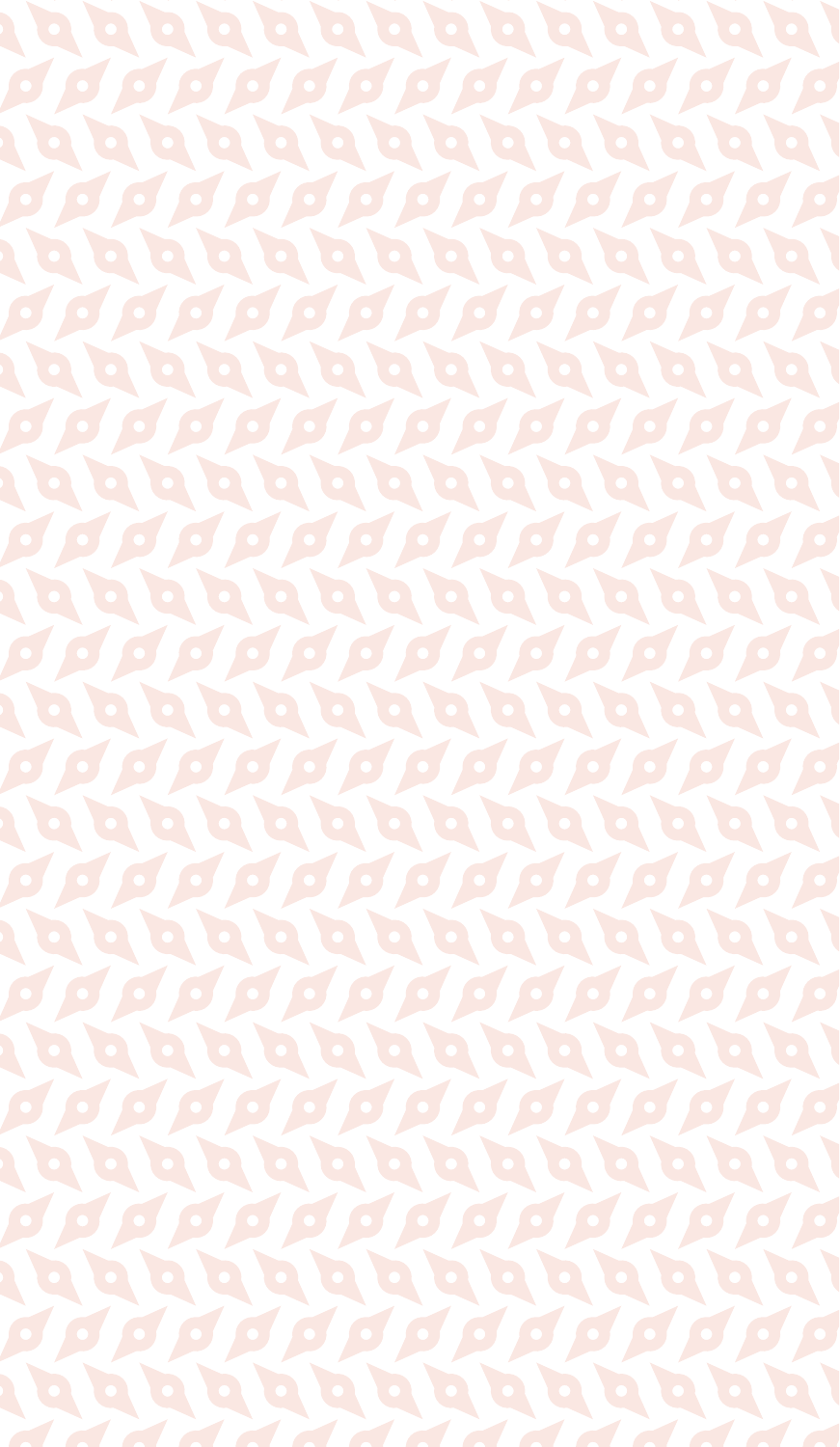## 1

### *Asylum seeker?*

Any immigrant arriving in Belgium can request asylum here, which means this country will protect them. Registration takes place at the application centre in Brussels, which is managed by Fedasil.

The Immigration Office (Office des étrangers) will record the request and the Office of the Commissioner-General for Refugees and Stateless Persons (CGRS) will then investigate it. The CGRS can grant, refuse or withdraw refugee status.



The **Geneva Convention** (of 28 July 1951 relating to the status of refugees), which Belgium has signed, lays out the conditions that a person must meet in order to be recognised as a 'refugee'. A refugee is "a person who, owing to well-founded fear of being persecuted for reasons of race, religion, nationality, membership of a particular social group or political opinion, is outside the country of his nationality and is unable or, owing to such fear, is unwilling to avail himself of the protection of that country".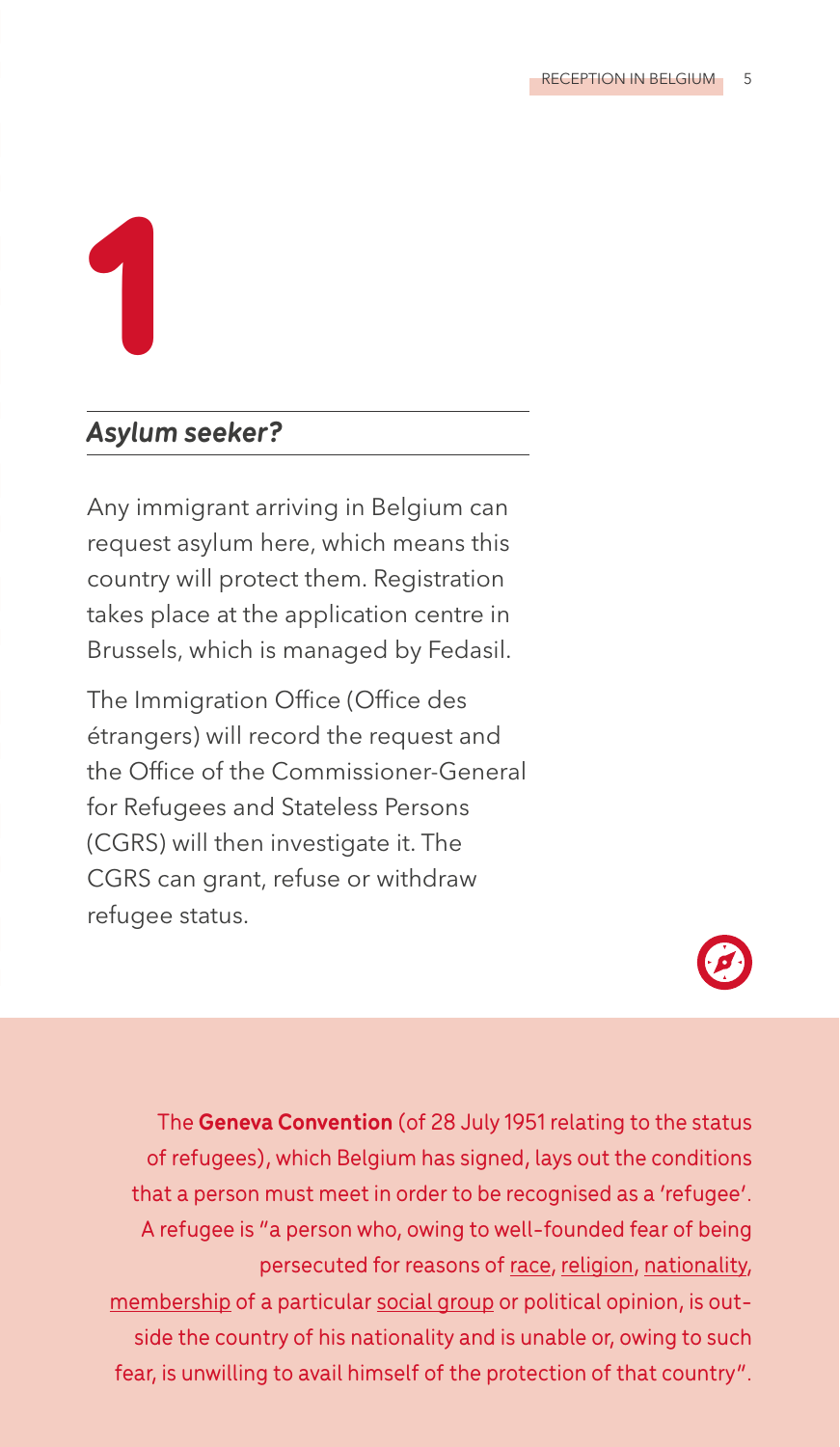

### *How many are there?*

There is a record number of more than **80 million people taking flight** worldwide. A large majority of these lives in a different region within their own country or in a neighbouring country. Only a small proportion of these come to Europe to request asylum (source: UNHCR.be).

In the past few years, Belgium has recorded between 20,000 and 30,000 asylum applications per year, with a peak of 45,000 in 2015.

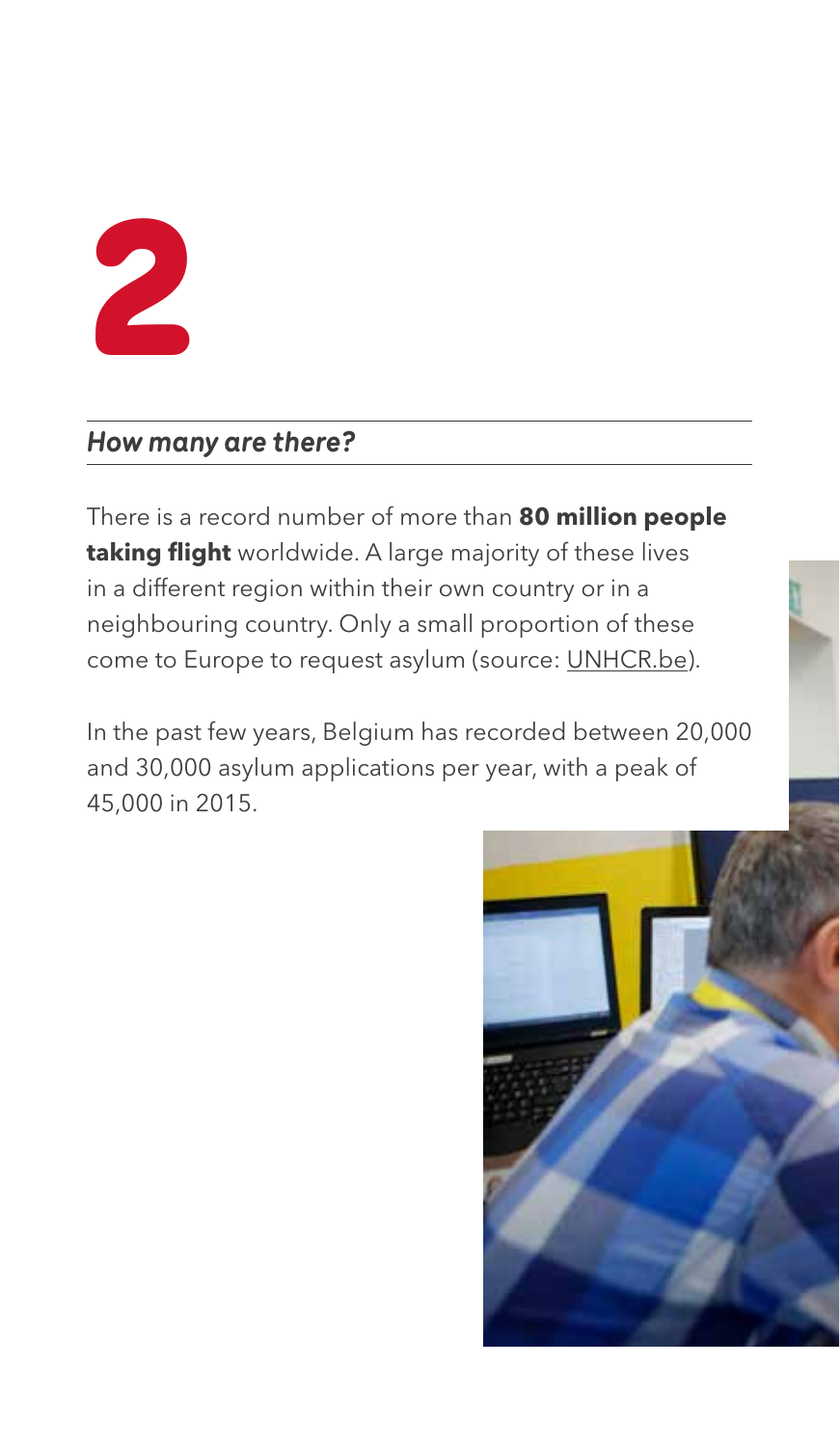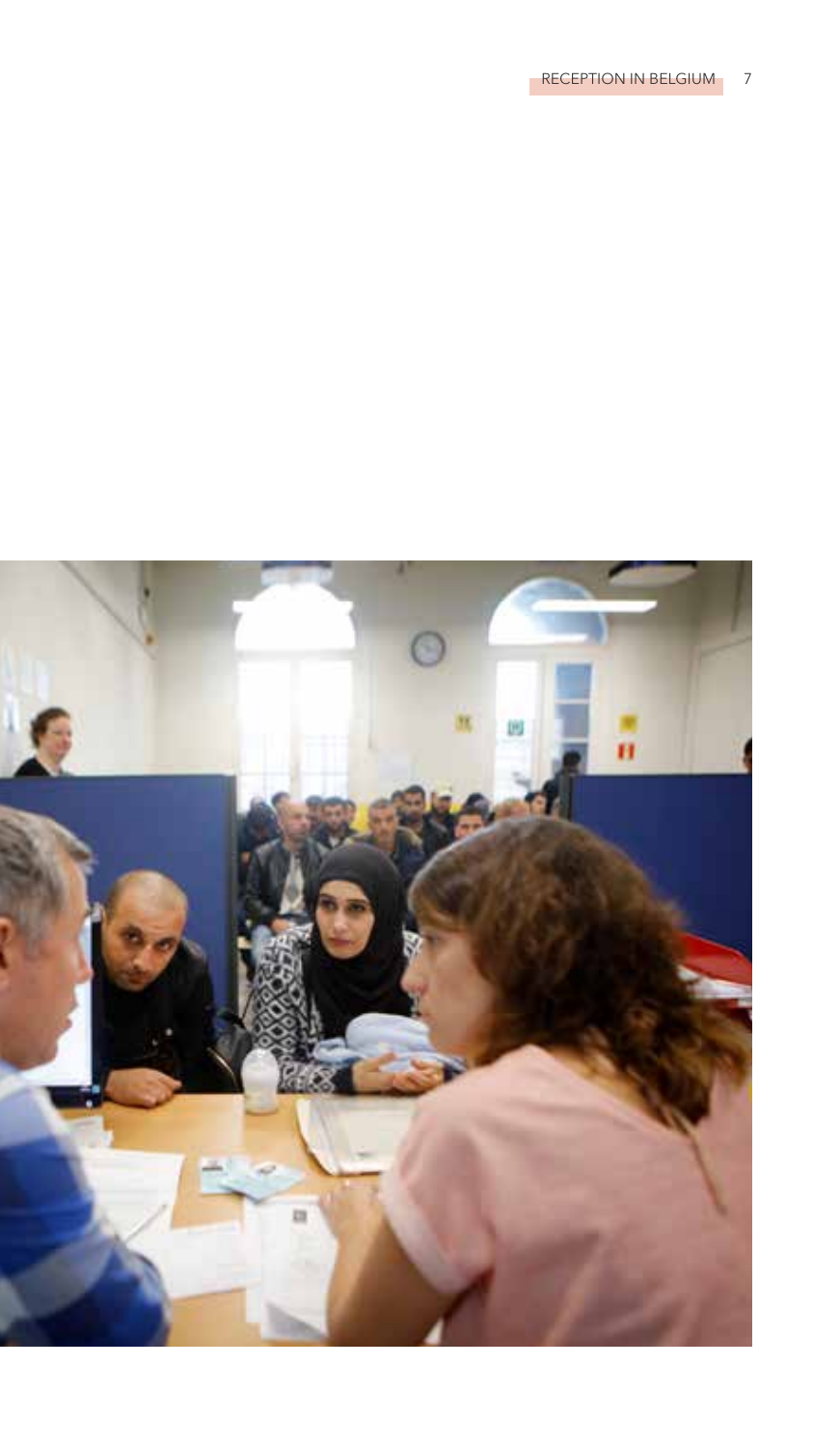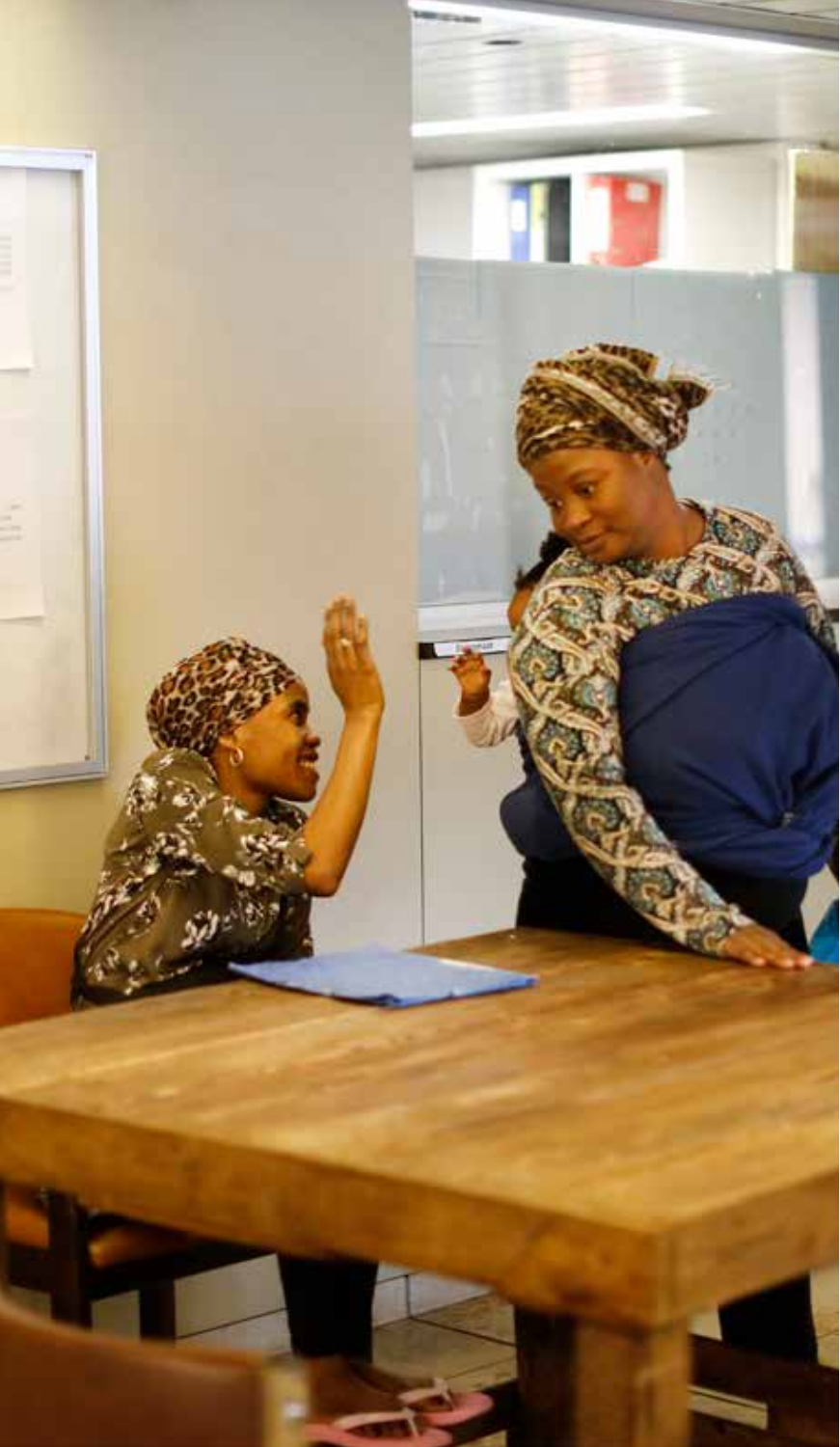

### *What help do they get?*

Asylum seekers receive **material support**. This assistance is guaranteed for as long as the investigation into their request for asylum is running. This involves housing them in a reception structure for asylum seekers (collective centre or individual home). Asylum seekers do not receive any financial assistance.

There is a right to reception, although this is not an obligation. Some asylum seekers prefer to stay with friends or family. In such an event, they do not receive the guidance offered by the reception structures, with the exception of medical aid, which is guaranteed for all asylum seekers.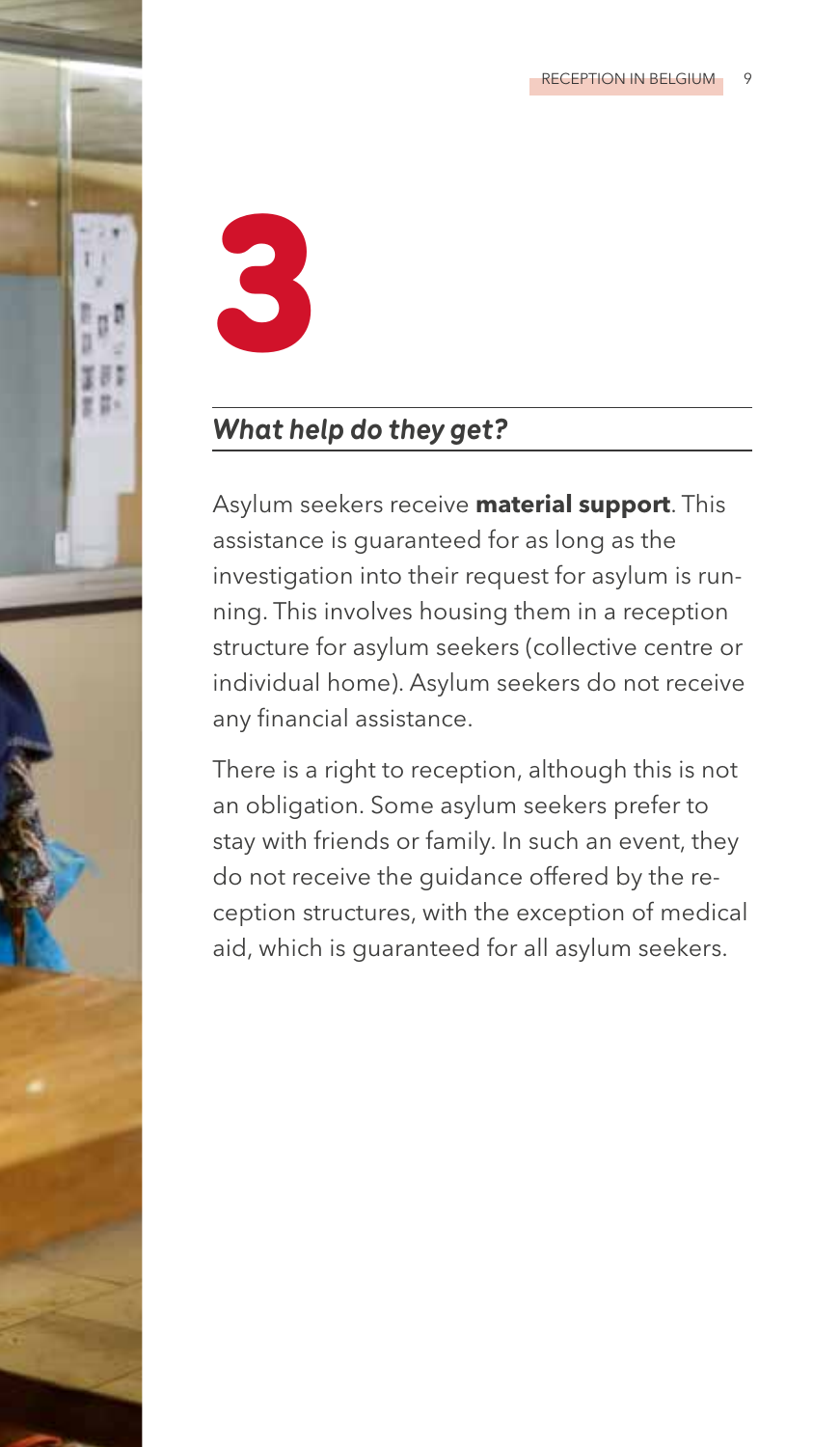

### *Where do they stay?*

Asylum seekers are normally received at a **collective centre** managed by Fedasil or one of its partners (e.g. the Red Cross).

Some people reside in **individual homes**, managed by Public Centres for Social Welfare (CPAS) (the 'local reception initiatives' or LRIs) or NGOs. These are furnished apartments or studio flats. These homes are intended for vulnerable people or people who are highly likely to be recognised as refugees.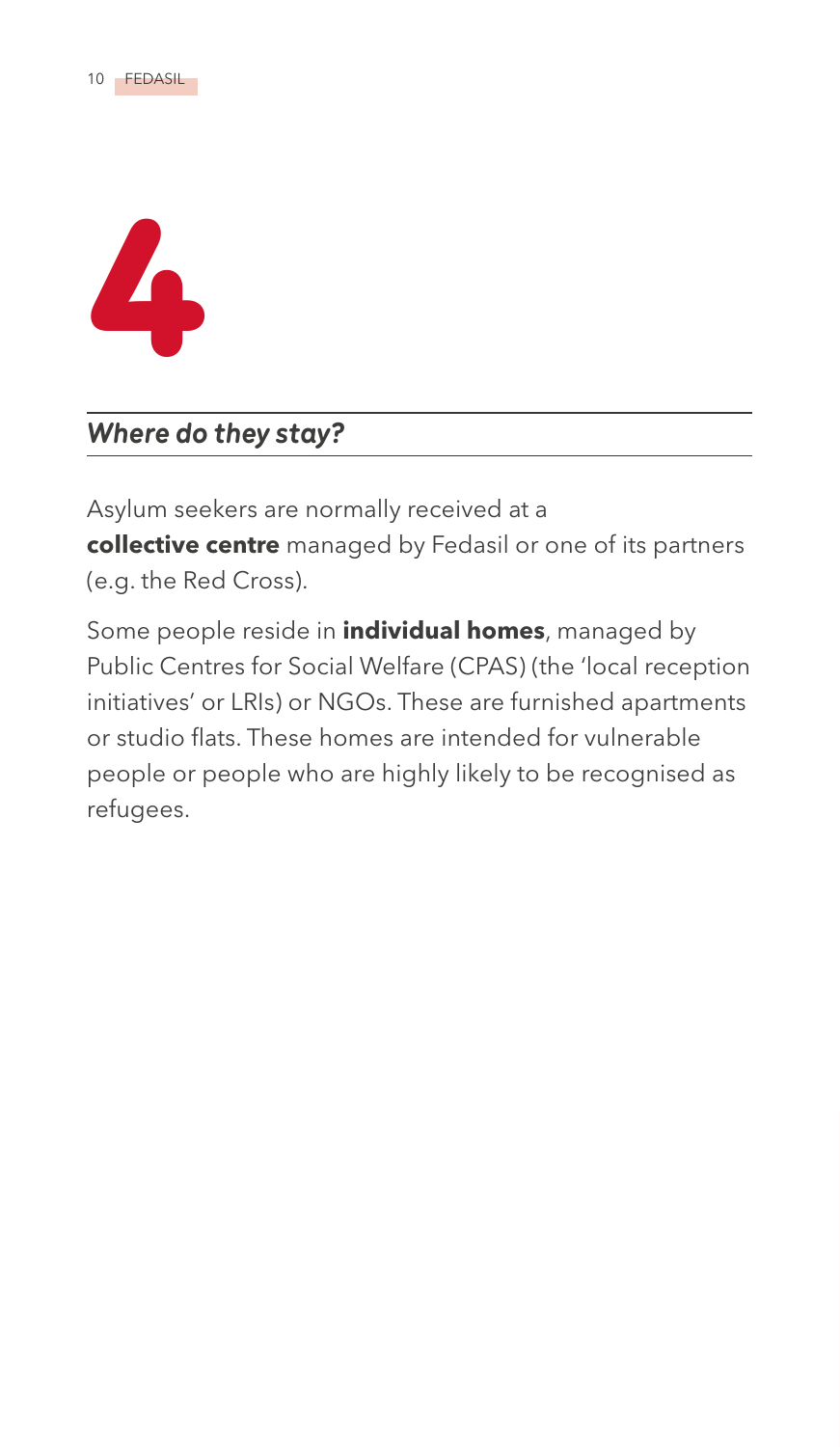## 5

### *How does a reception centre work?*

The reception centre will provide for **the residents' basic needs (accommodation, meals, clothing)**, but they will also receive social, legal, medical and psychological guidance. Every resident has a social worker to turn to.

Families will be given their own room, while single people will share a communal room. Since living in a community requires some adaptation, a set of house rules will be drawn up to make sure people can live together peaceably.

The residents will stay at the reception centre while they await a decision regarding their request for asylum. Staff and volunteers help the residents to fill their days productively by providing all manner of activities, such as training, entertainment and sporting activities.



**Open versus closed centres.** The centres operated by Fedasil and its partners are 'open'. The residents are asylum seekers and they can enter and leave the buildings freely. By contrast, the closed centres are managed by the Immigration Department and the immigrants staying there are mainly those waiting to be deported.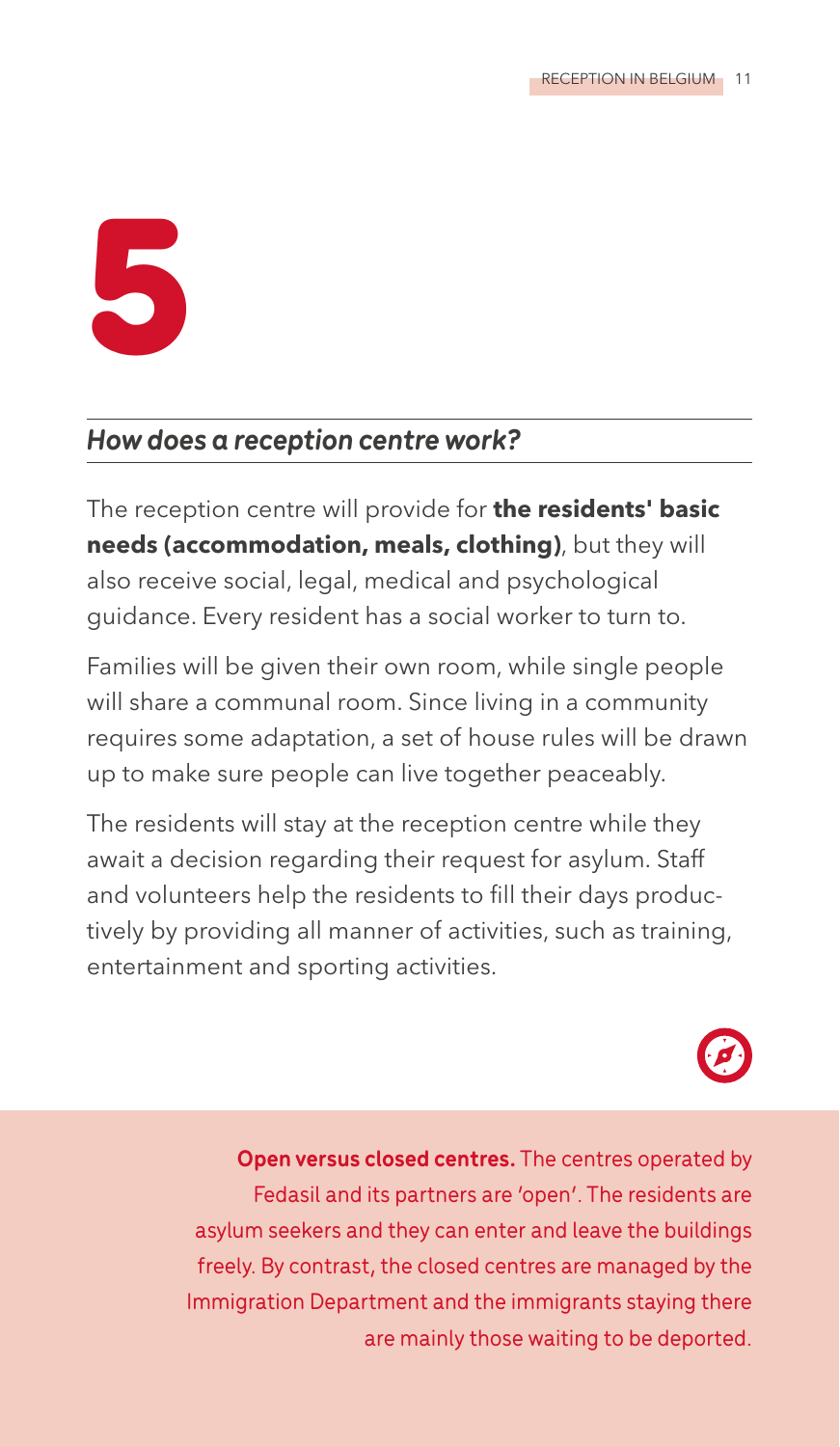

### *Do asylum seekers get money?*

Asylum seekers in Belgium receive no financial support, only material support (reception and guidance). However, asylum seekers do receive an **allowance** every week (a few euros per week). They can supplement this allowance by taking on community work at the centre (cleaning, helping to distribute meals, etc.).

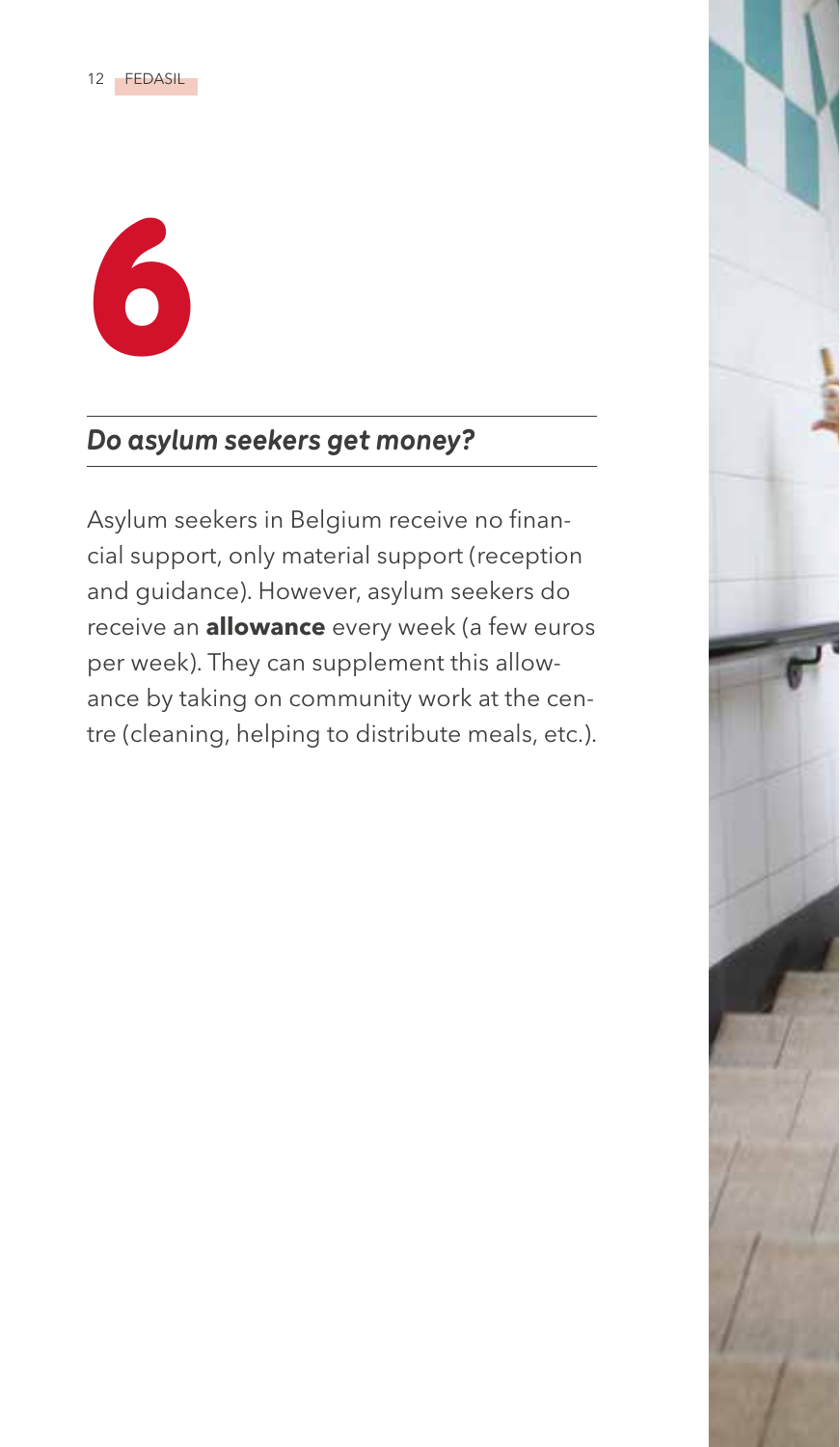l,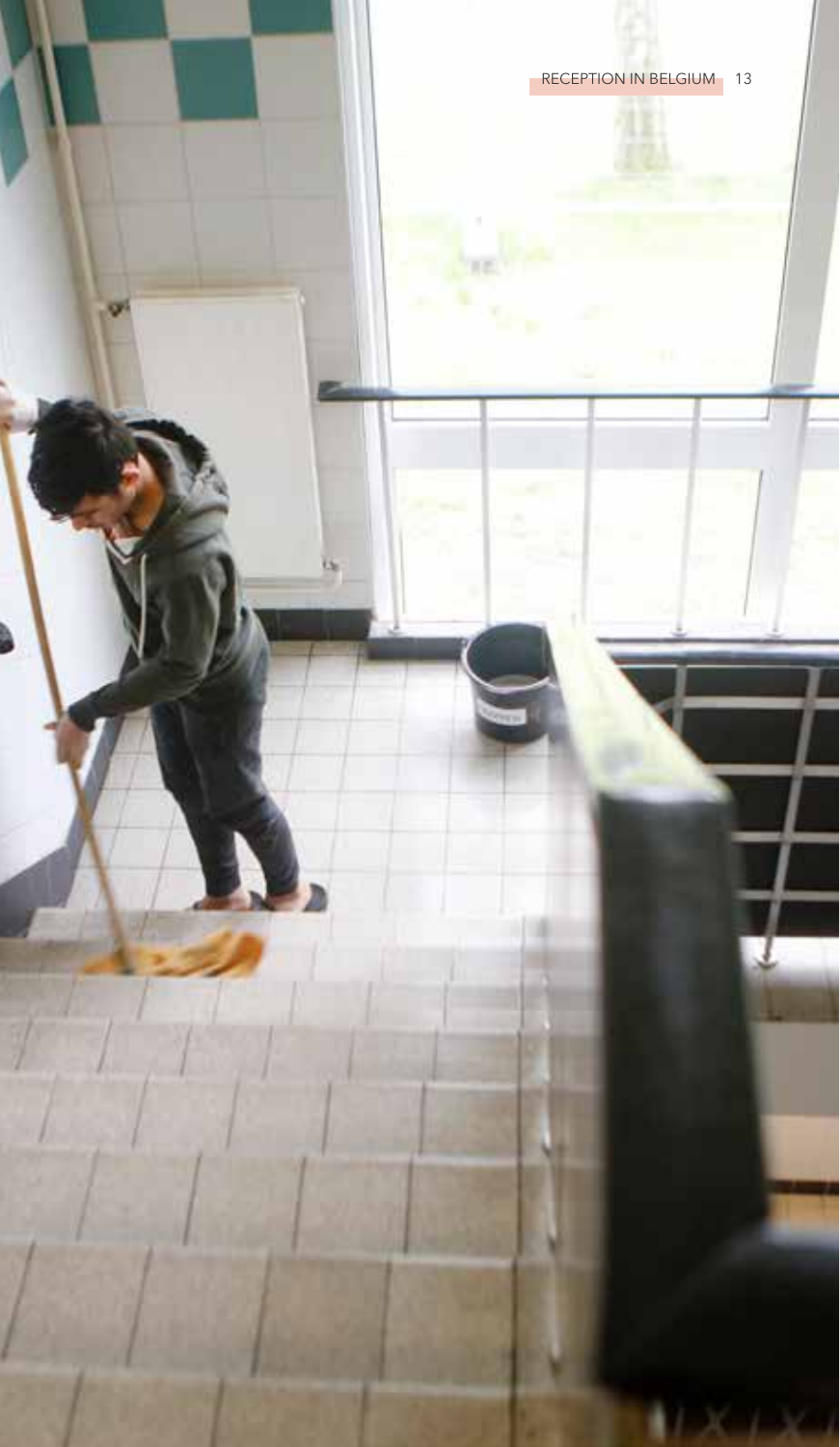

### *Are they allowed to work?*

Not at first. Asylum seekers can request a work permit **4 months** after submitting their request for asylum, under certain conditions.

If an asylum seeker is receiving a wage, Fedasil will ask for a financial contribution (in proportion to the income) for the costs of reception at the centre.

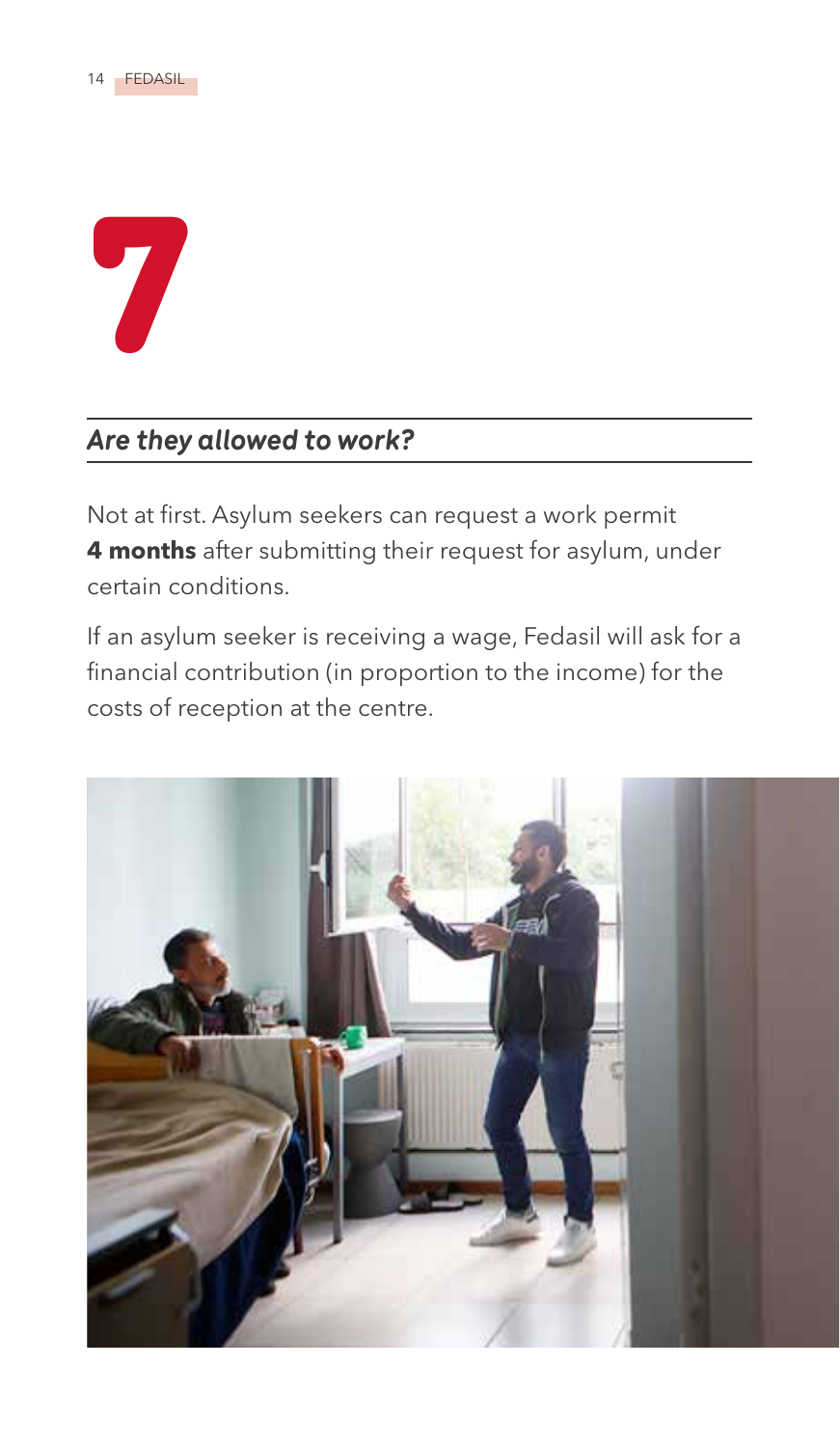

### *How long does the reception last?*

For as long as their request for asylum is being investigated, the asylum seekers will have a right to reception. The reception period will therefore depend upon how long it takes the asylum authorities to process the file. This may vary from a few weeks to more than a year, not counting any appeal procedures.

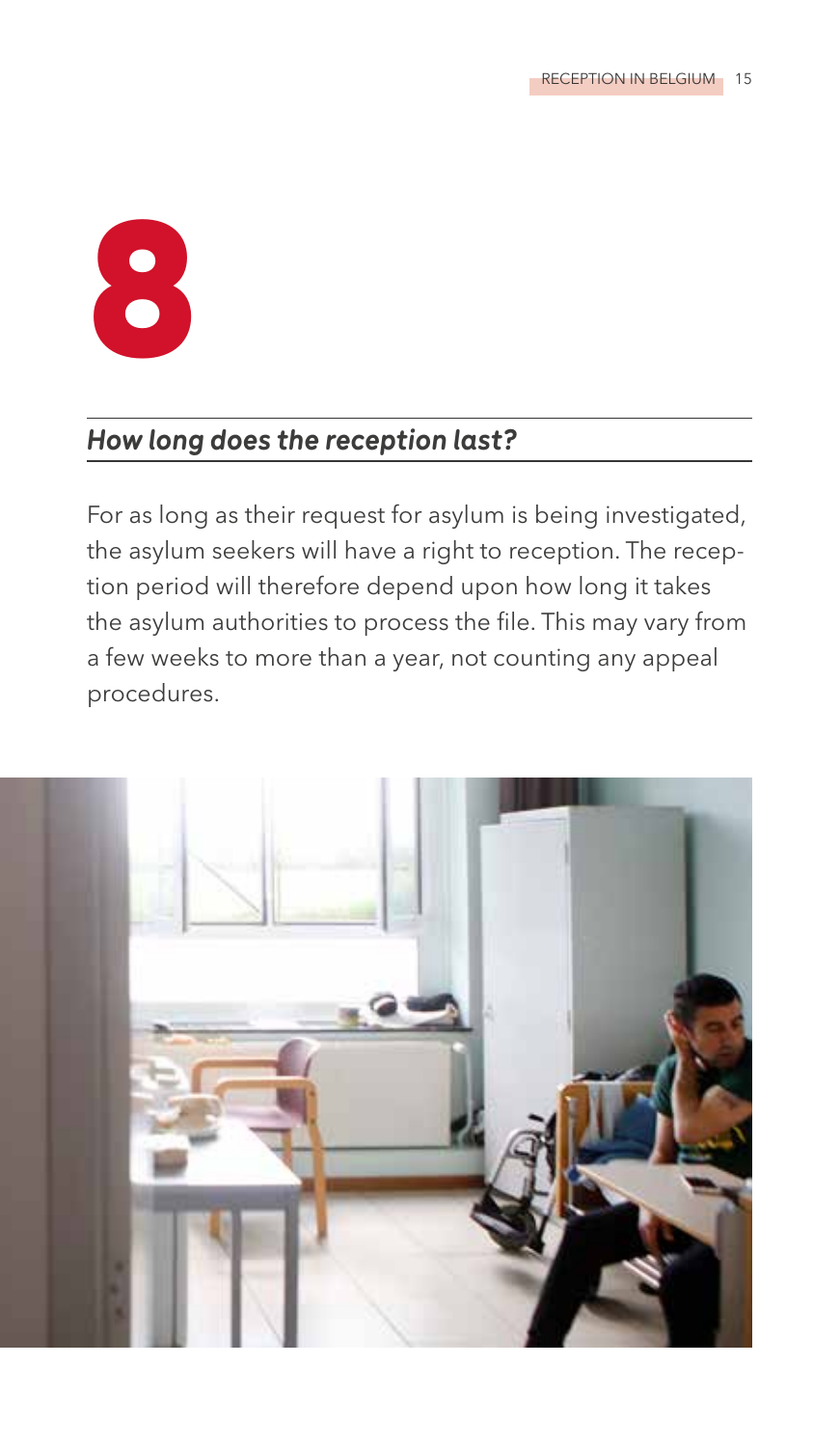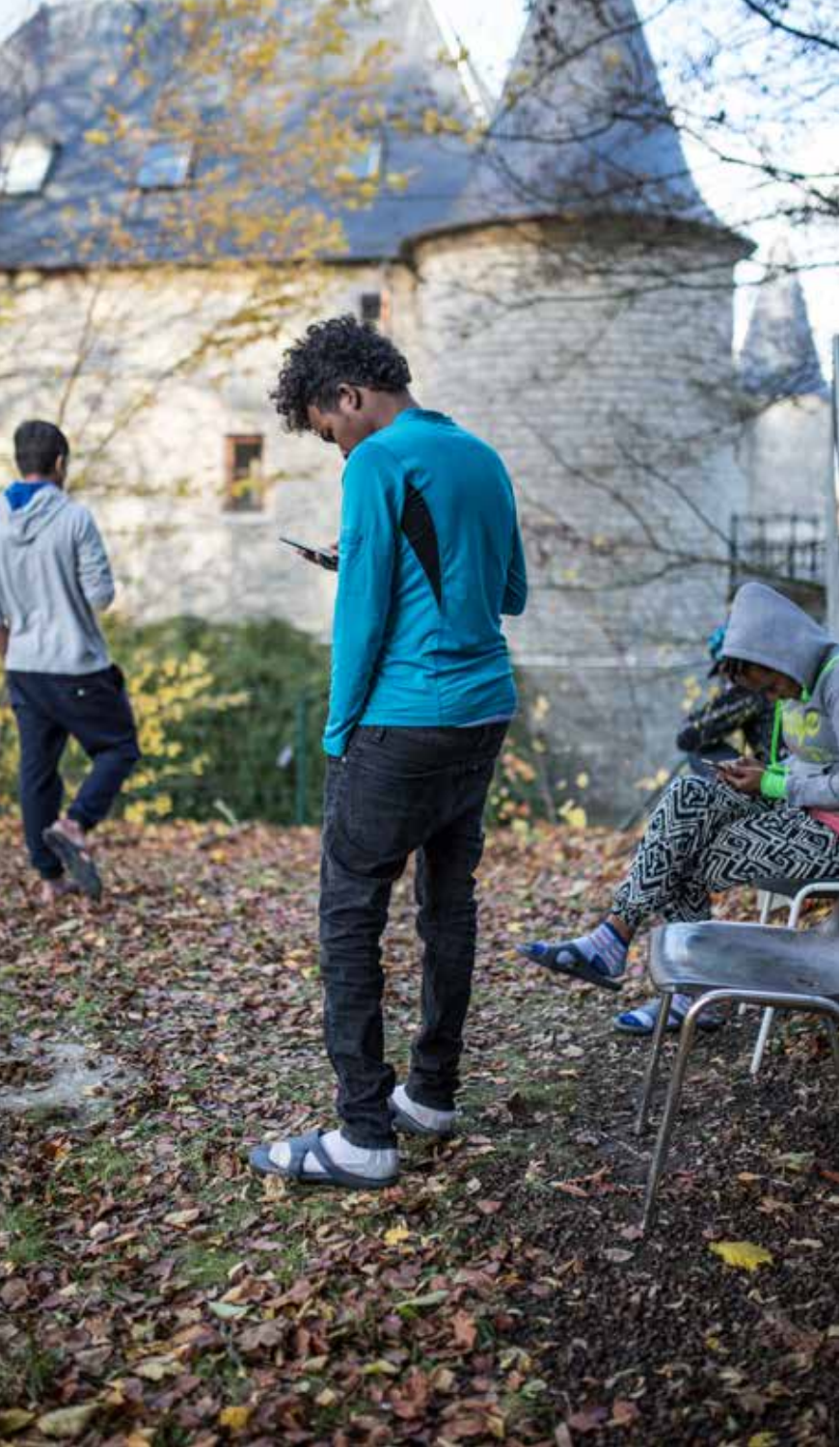

### *What about children?*

It goes without saying that children arriving with their parents will live here as a family and share a single room.

Just like all other minors in Belgium, young asylum seekers are required to attend school. They will generally go to a school in the centre's neighbourhood. Where possible, the children will first attend a welcoming class ('DASPA'), where they will follow a specially adapted curriculum (a course in Dutch) before being transferred to a standard class.

Children at the centre can also rely on the support of the staff and the innumerable volunteers to help them with schoolwork, homework clubs, etc.



Minors arriving in Belgium without parents will receive specially adapted reception and guidance. At first, unaccompanied minors (or **UMs**) will be received at a Fedasil Observation and Orientation Centre (OOC). They will then move on to the reception facility that best meets their needs (Fedasil, reception partner, foster home).

Each young person will be assigned a guardian by the Federal Public Service Justice's Guardianship Service. This guardian will advocate for their interests and help them make choices about their future.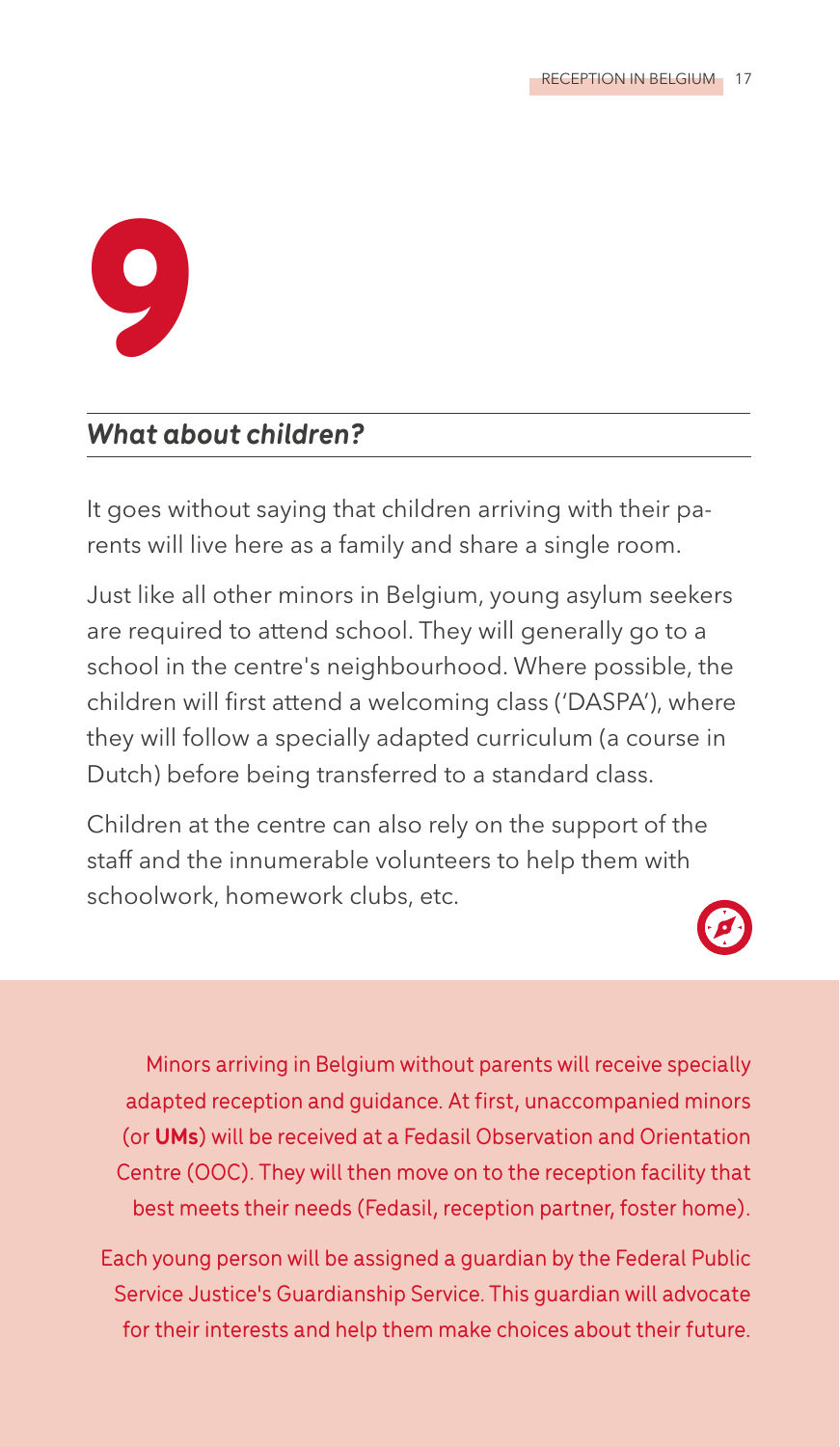### 10

### *Are all asylum seekers allowed to stay in Belgium?*

No. The Office of the Commissioner-General for Refugees and Stateless Persons (CGRS) is tasked with investigating the request for asylum.

If the CGRS grants refugee status, the asylum seeker will be under the protection of Belgium and will receive a temporary residence permit (for 5 years initially). The refugee can then search for a home of their own, and may approach a CPAS for financial support if they have no source of income themselves.

If the request for asylum is rejected and the asylum seeker has exhausted all avenues for appeal, he will be ordered to leave the territory. Some will leave Belgium on their own initiative (with the aid of the programme for voluntary return, for example), while others will be forcibly repatriated.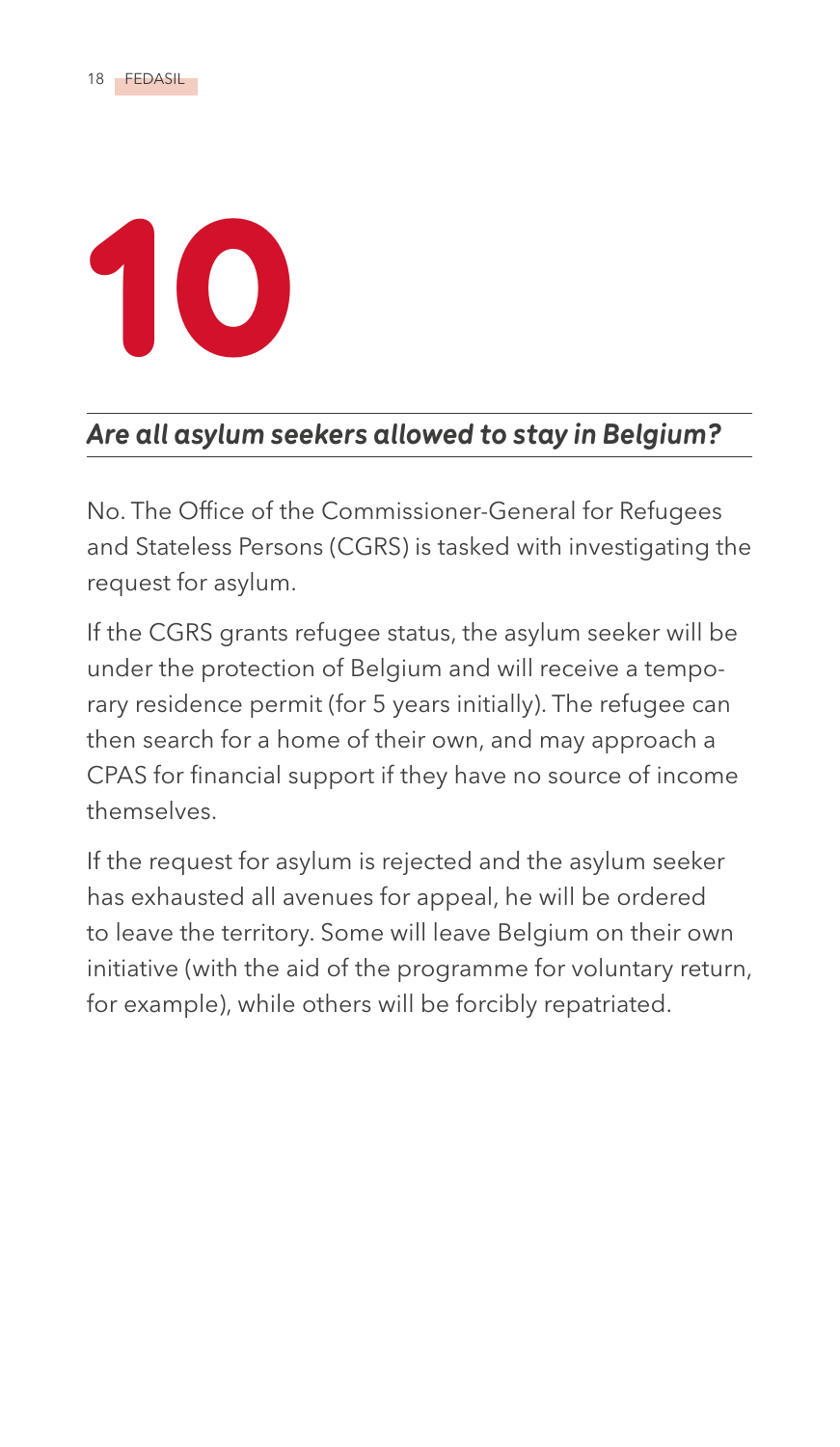

### *How can they integrate in Belgium?*

Integration begins at the reception centre. Asylum seekers will be given information there about living in Belgium, including the standards and values of this country. The centres organise language classes, generally with the help of volunteers.

If they receive a residence permit, the integration will continue after their stay at the centre. The integration pathway will depend upon the region in which the refugees choose to settle.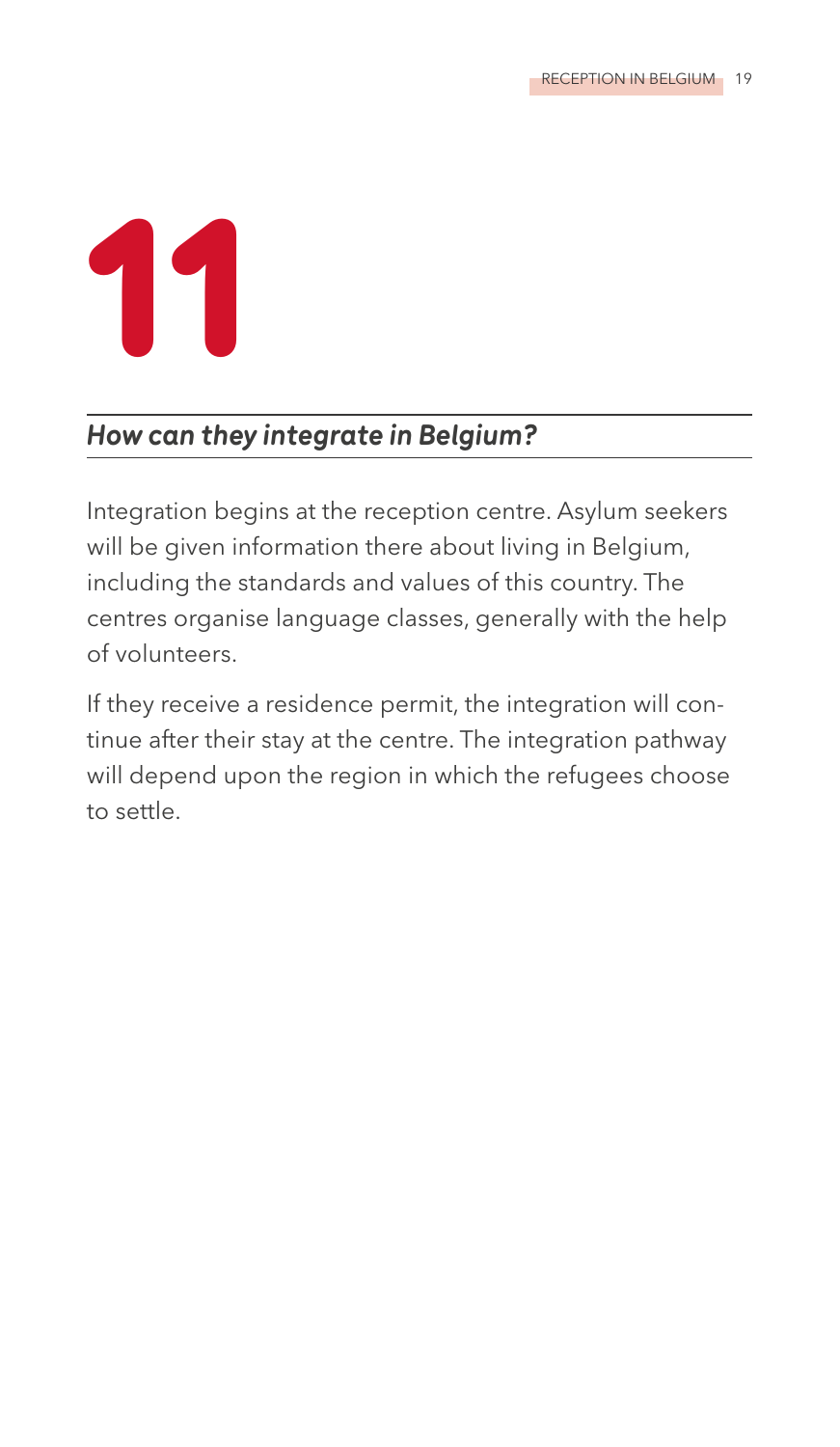

### *How can they return to their country?*

If their request for asylum is rejected and they have to leave the country, asylum seekers can ask Fedasil to organise a voluntary return to their country of origin.



### *Can I visit a centre, become a volunteer, do a work placement or donate clothing?*

By all means. The simplest way is to get in touch with the reception centre(s) concerned directly to find out what opportunities and needs they have. The contact details for all centres (Fedasil and partners) can be found at www.fedasil.be.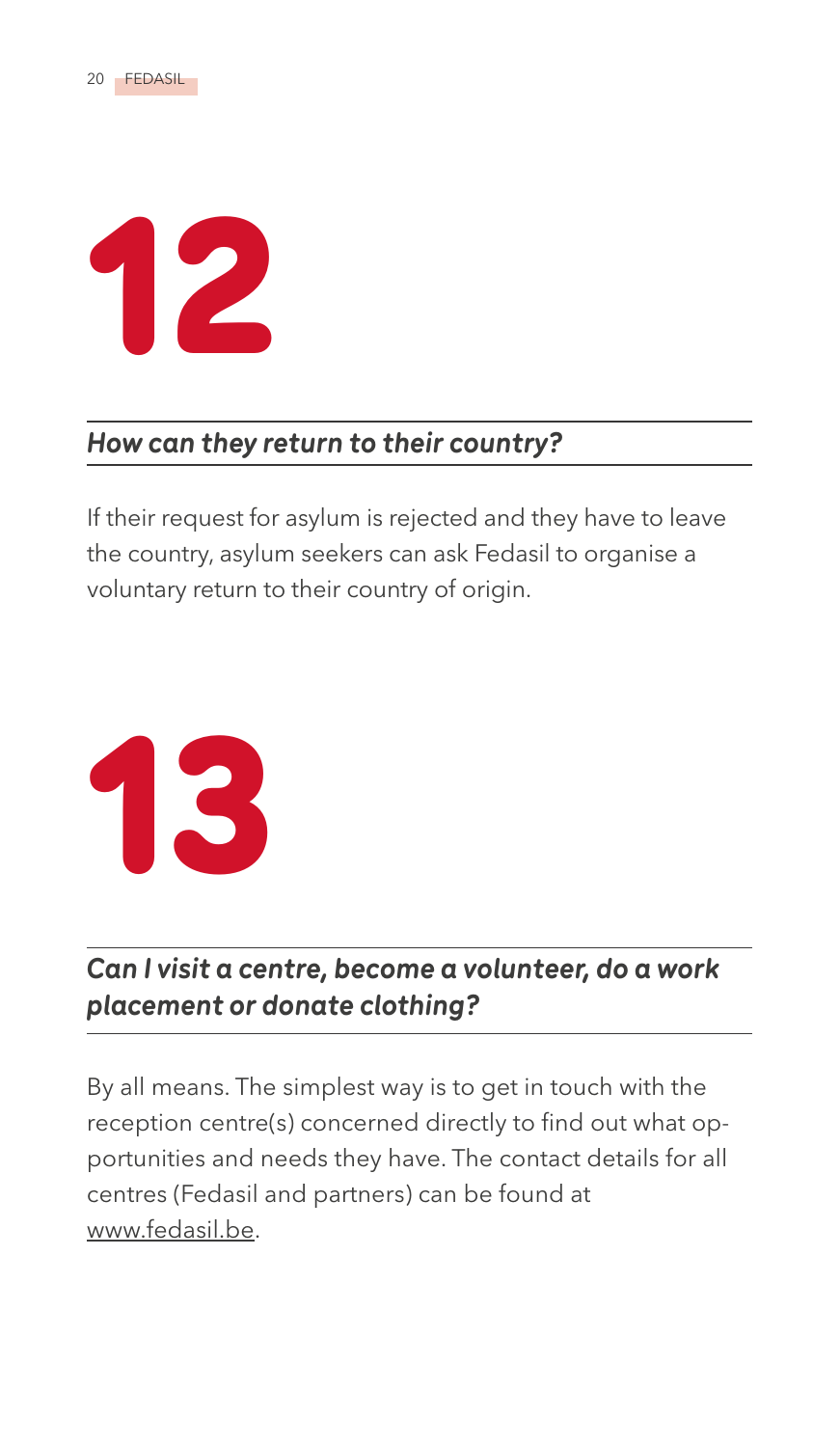

### *What is resettlement?*

Belgium is a member of the European 'resettlement' programme: refugees located on the border of a country at war will be selected and subsequently brought across to this country. In this context, Belgium mainly resettles Syrians temporarily residing in Turkey, Jordan or Lebanon.

Belgium has committed to resettling a certain number of refugees per year since 2013 (more information at www.fedasil.be/en/resettlement).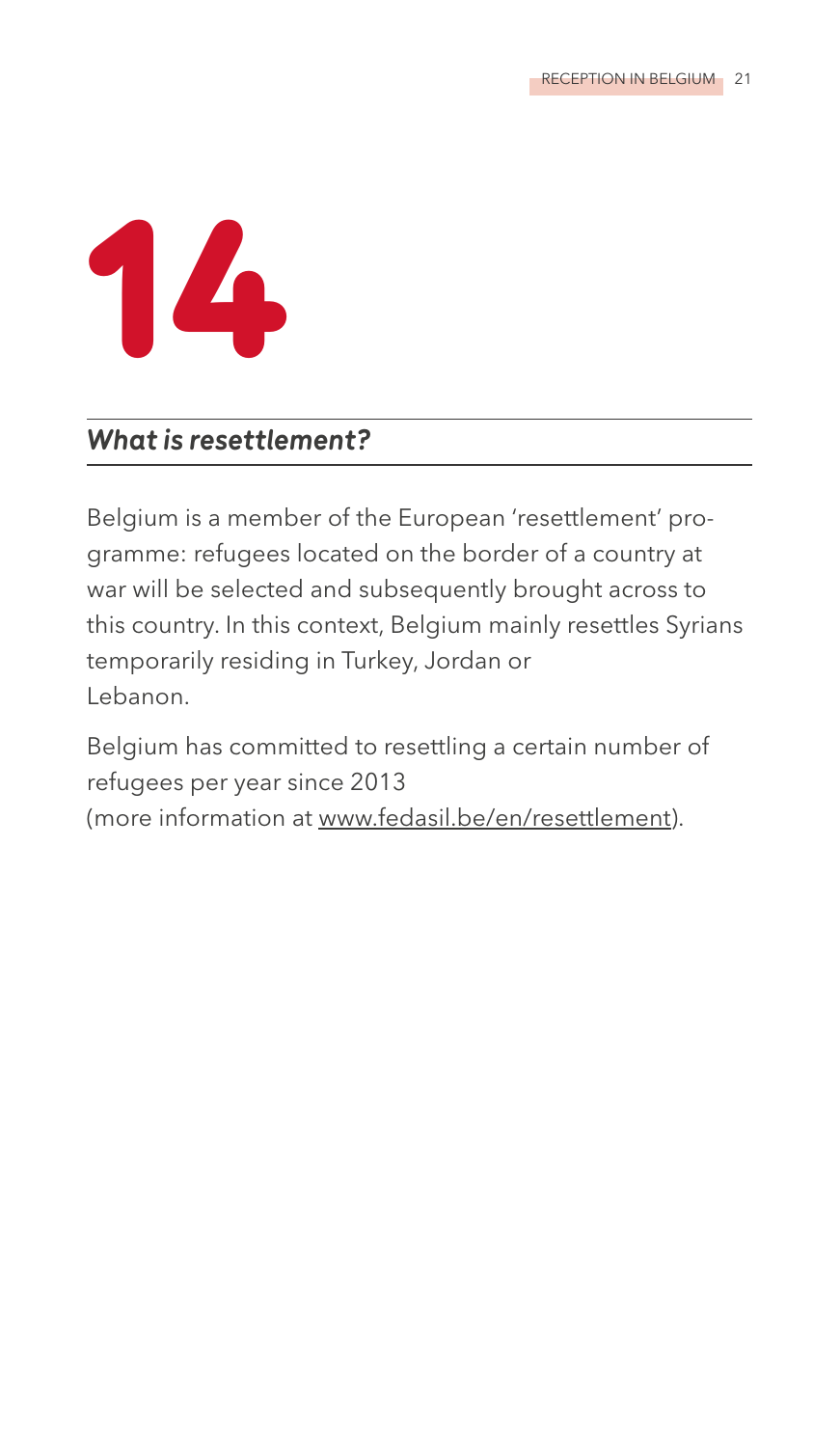

### *What is Fedasil's role?*

Fedasil is a Belgian federal government organisation. It is tasked with receiving and guiding asylum seekers during the investigation into their request by the asylum authorities.

Fedasil guarantees quality reception within the various reception structures. Fedasil is also responsible for the voluntary return of migrants.

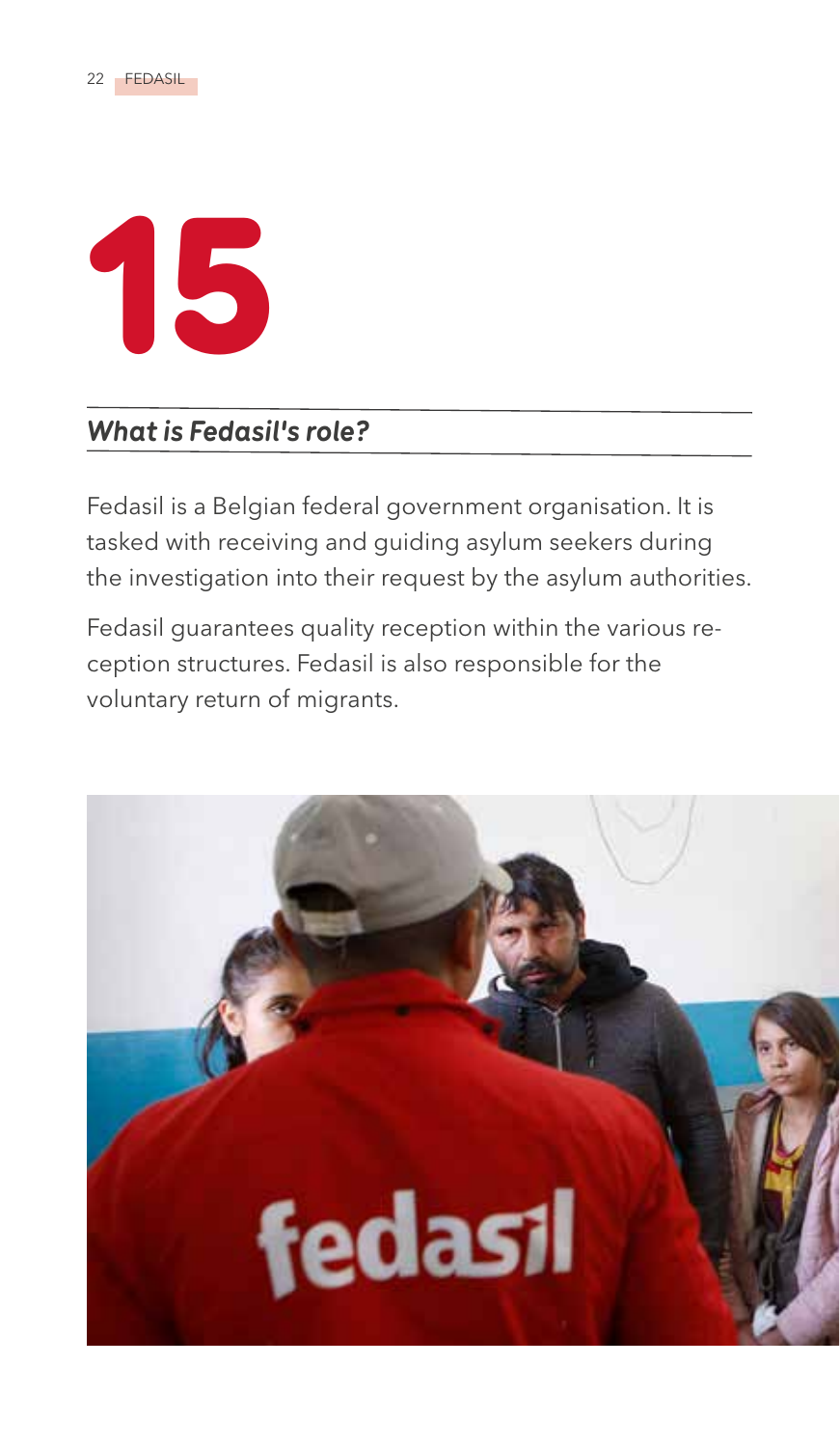

### **The other asylum authorities:**

- **• The Immigration Office (OE)** records requests for asylum, checks the declarations of identity and the asylum seeker's itinerary and investigates whether Belgium is authorised to process the request.
- **• The Office of the Commissioner-General for Refugees and Stateless Persons (CGRS)** is an independent organisation that investigates whether the asylum seeker meets the conditions for granting refugee or subsidiary protection status.
- **• The Council for Aliens Law Litigation (CCE)** is an independent court of law to which an asylum seeker can appeal following a negative decision. This court may confirm the CGRS' decision, order a new investigation or grant protected status to the asylum seeker itself.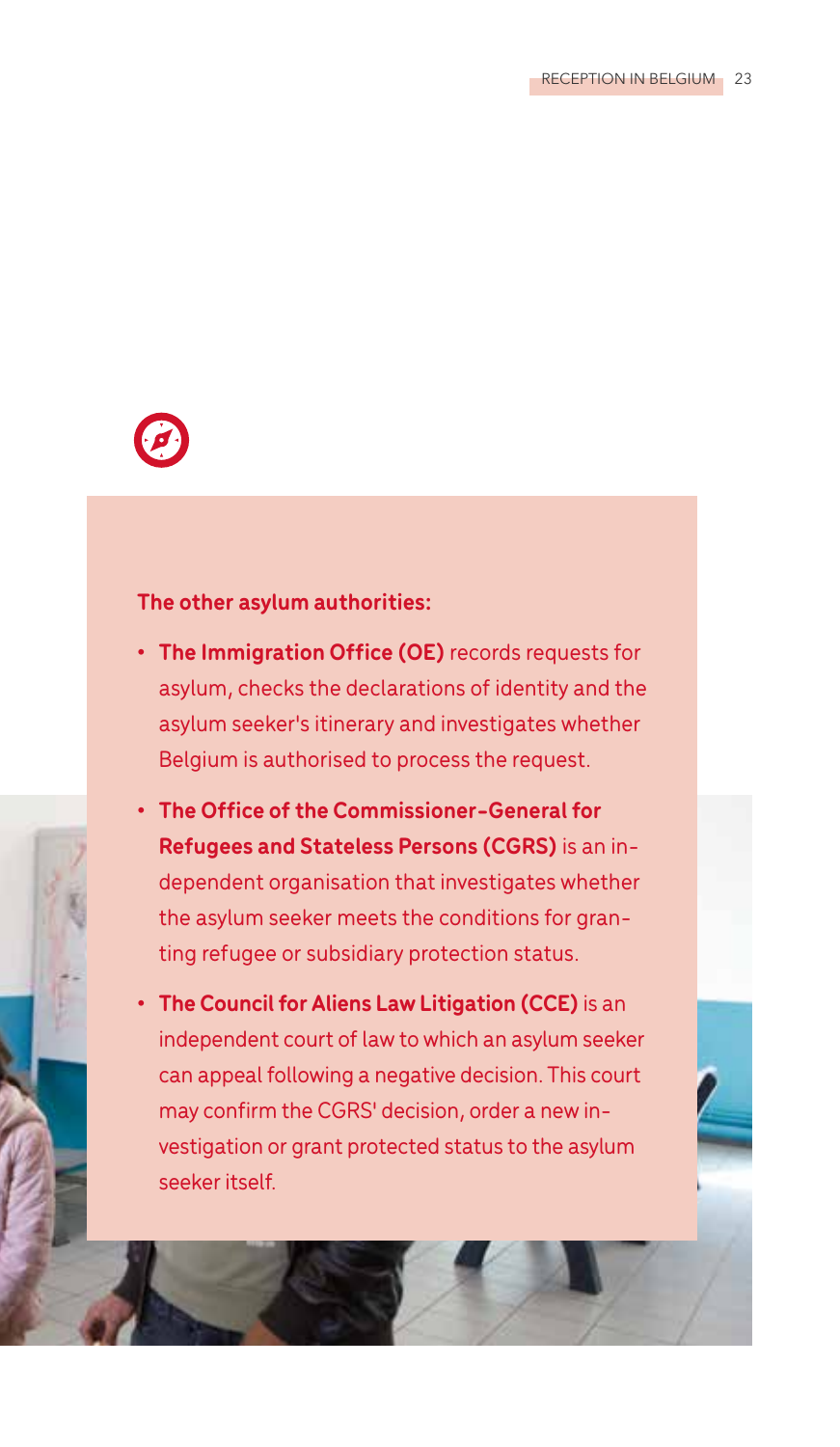### Key terms

### **Asylum seeker**

A person who has fled his country in search of protection and has submitted a request for asylum. The person concerned must wait until Belgium has decided to accept or reject this. During this procedure, the person will have a valid residence permit for the territory.

### **Applicant for international protection**

The official terminology we use is an 'applicant for international protection'. This term is used in Belgian and European legal texts in place of 'asylum seeker'.

### **Refugee**

A person whose asylum application has been accepted by Belgium because, within the meaning of the Geneva Convention, it has reasonable grounds to suspect that the person would be in fear for his life were he to return to his own country. In such an event, the term we use is a "recognised refugee".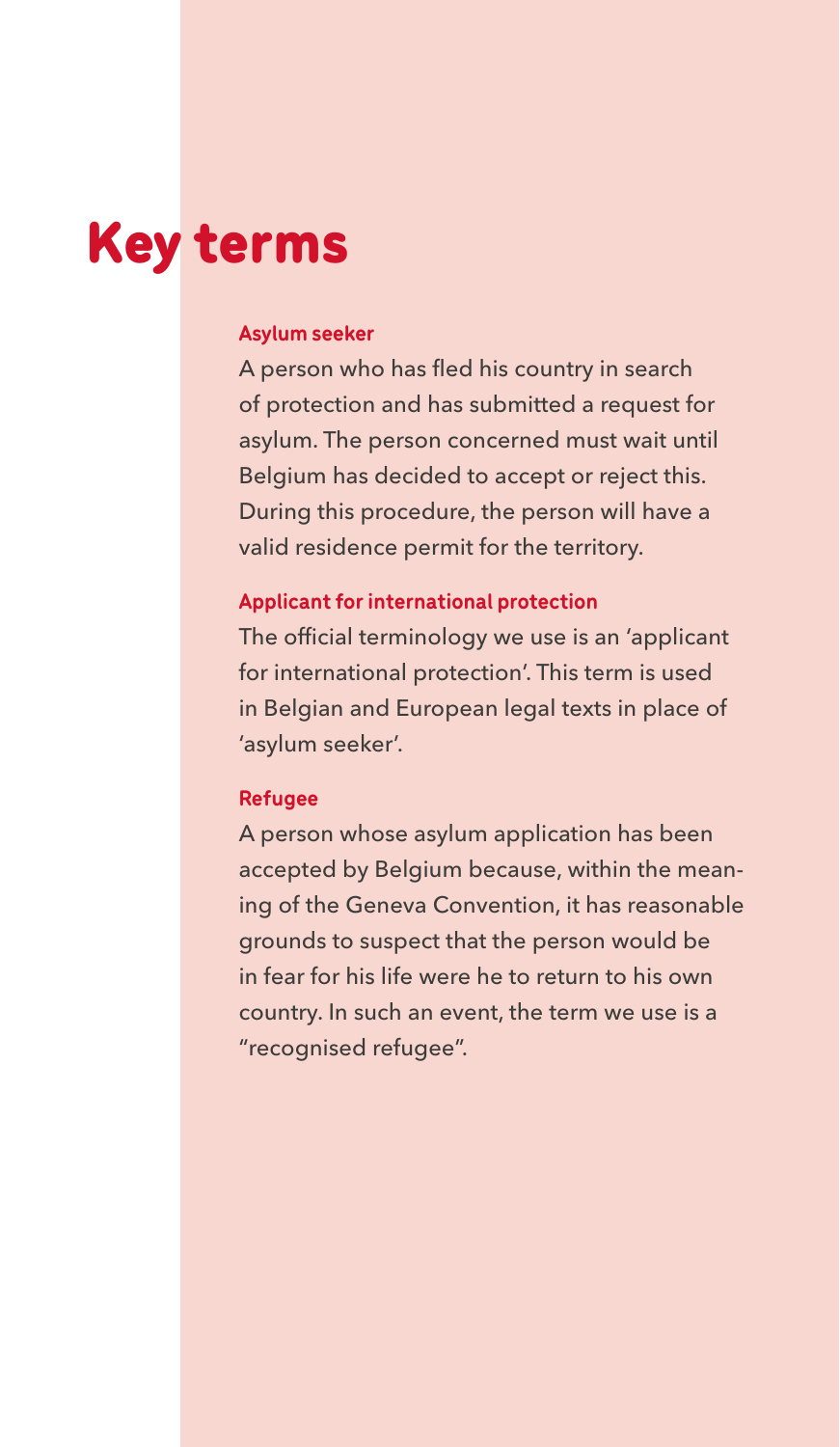### **Asylum seeker denied residency**

An asylum seeker whose request for asylum was not accepted and has been ordered to leave the territory.

### **Undocumented persons**

Migrants who are in Belgium without legal residency documents. These may be asylum seekers who have exhausted all available avenues. foreigners (students or tourists) whose visa is no longer valid, people who have entered Belgium without authorisation, etc. Another commonplace term for this is "a person who is residing in Belgium illegally".

### **Regularised migrant**

A person who did not have a valid residence permit, but has been granted the right to reside in Belgium for medical or humanitarian reasons.

### **Migrant**

A person who has left their country to settle in another country, irrespective of the reason for this (asylum, study, work, etc.). A Belgian citizen who departs the country to live abroad is also a migrant ... Migration may be voluntary or involuntary.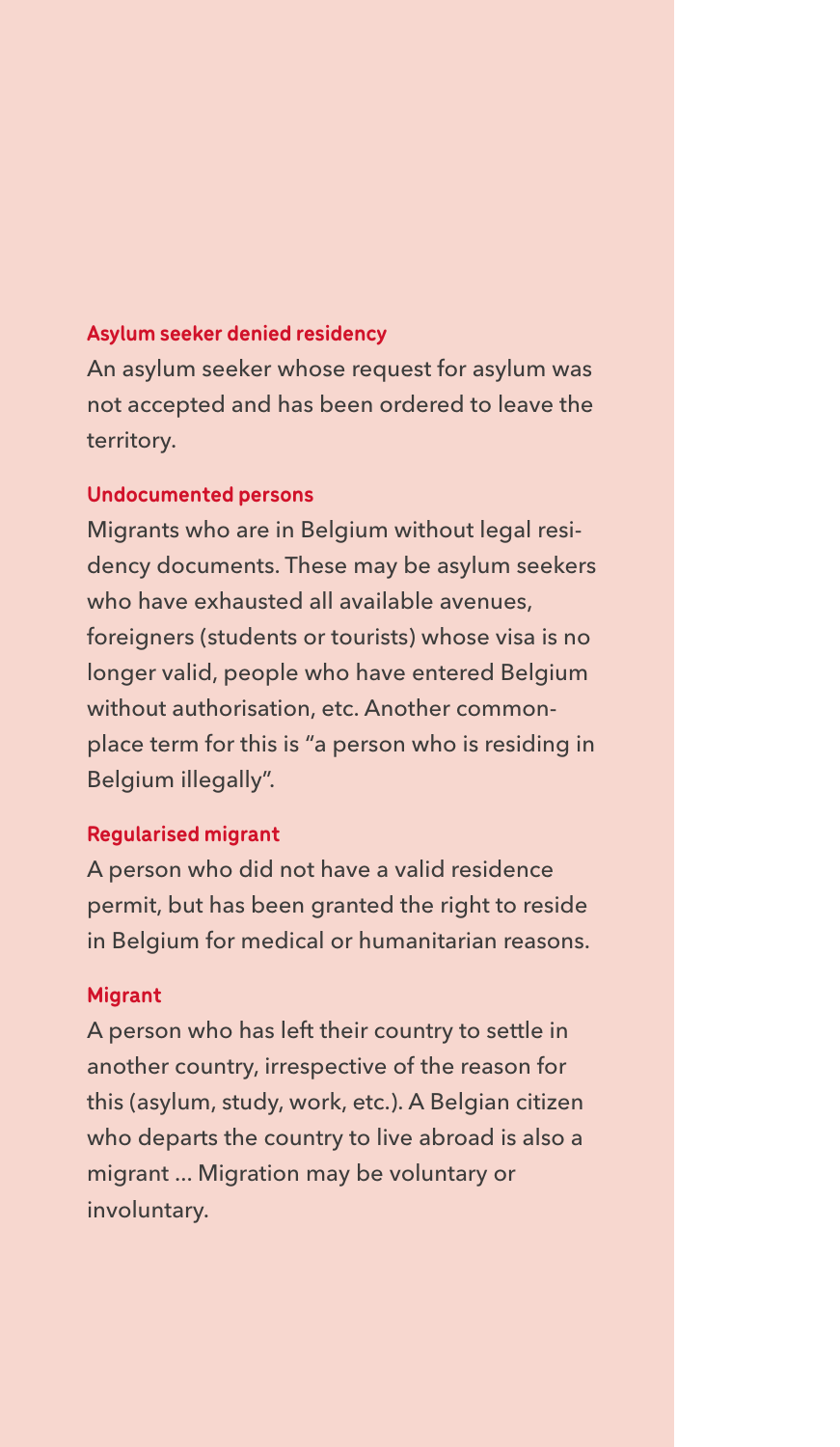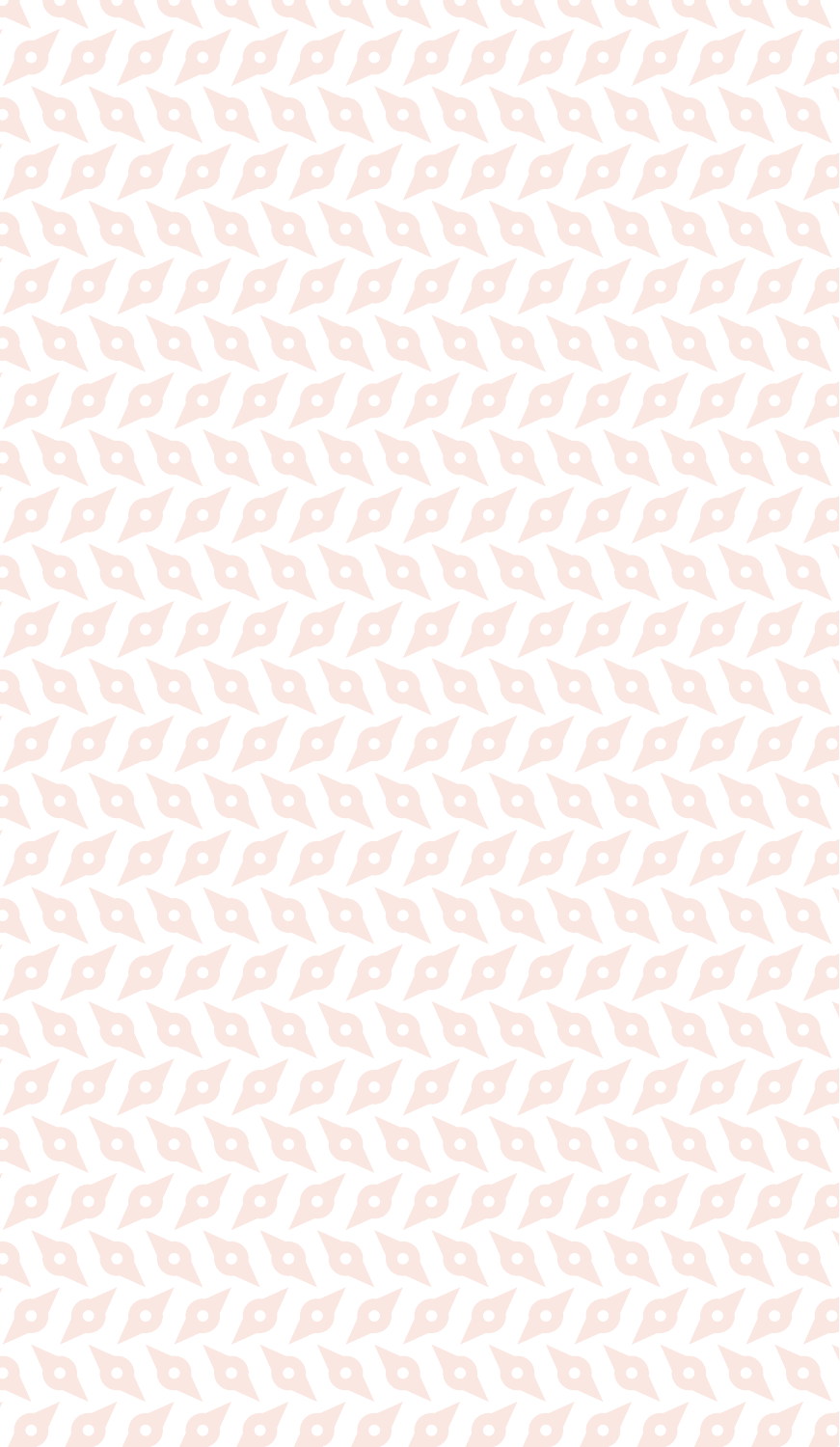### **CONTACT**

Fedasil Head Office 21 Rue des Chartreux B-1000 Brussels

T +32 2 213 44 11

 info@fedasil.be **Q** www.fedasil.be

Editor-in-chief: Michael Kegels | Editing and layout: Fedasil | Photos: Layla Aerts | Printing: Fedopress | D/2019/10.053/3 | January 2020 (update May 2022)

*Cette brochure est aussi disponible en français. Deze brochure is ook beschikbaar in het Nederlands.*